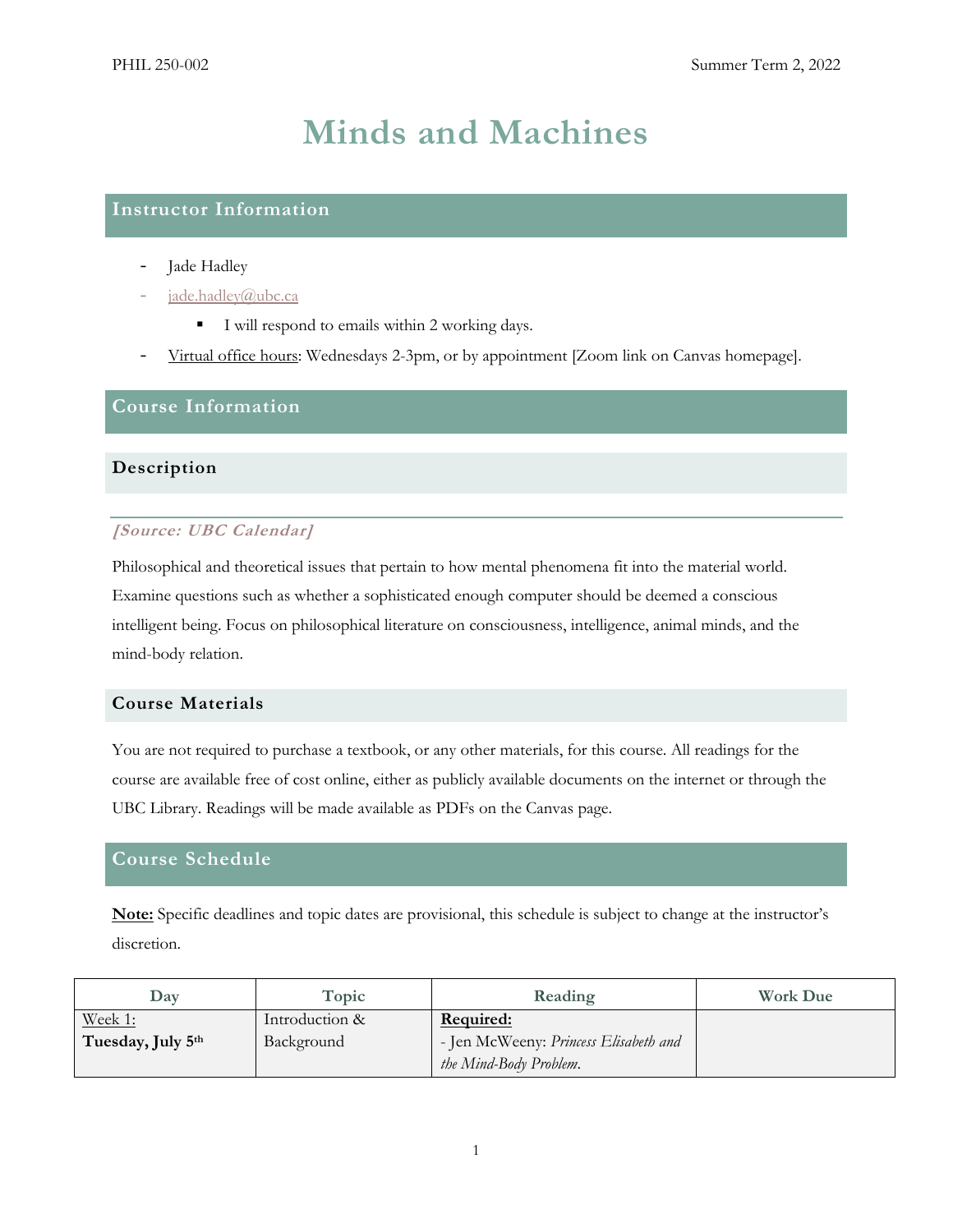|                     |                       | - Louise Antony: The Mental and the                                         |                                |
|---------------------|-----------------------|-----------------------------------------------------------------------------|--------------------------------|
|                     |                       | Physical.                                                                   |                                |
|                     |                       | Optional:                                                                   |                                |
|                     |                       | - Andy Clark: Mindware: An                                                  |                                |
|                     |                       | Introduction to the Philosophy of Cognitive                                 |                                |
|                     |                       | Science (Appendix 1).                                                       |                                |
|                     |                       | - Barbara Montero: The Body Problem                                         |                                |
|                     |                       | (up to page 188).                                                           |                                |
| Week 1:             | Machine Functionalism | Required:                                                                   |                                |
| Thursday, July 7th  | & Computationalism    | - Hilary Putnam: The Nature of Mental                                       |                                |
|                     |                       | States.                                                                     |                                |
|                     |                       | - Jaegwon Kim: Multiple Realization                                         |                                |
|                     |                       | and the Metaphysics of Reduction (up to                                     |                                |
|                     |                       | part IV).                                                                   |                                |
|                     |                       | Optional:                                                                   |                                |
|                     |                       | - Ned Block: Troubles with                                                  |                                |
|                     |                       | Functionalism.                                                              |                                |
|                     |                       | - Louise Antony: Who's Afraid of                                            |                                |
|                     |                       | Disjunctive Properties?                                                     |                                |
| Week 2:             | Machine Functionalism | Required:                                                                   | <b>Argument Extraction (1)</b> |
| Tuesday, July 12th  | & Computationalism    | - Alan Turing: Computational Machinery                                      |                                |
|                     |                       | and Intelligence.                                                           |                                |
|                     |                       | Optional:                                                                   |                                |
|                     |                       | - Ray Kurzweil: Preface to John von                                         |                                |
|                     |                       | Neumann 'The Computer and the Brain'.                                       |                                |
|                     |                       | - Roger Penrose: The Emperor's New                                          |                                |
|                     |                       | Mind (Chapter 1).                                                           |                                |
| Week 2:             | Machine Functionalism | Required:                                                                   |                                |
| Thursday, July 14th | & Computationalism    | - John Searle: Minds, Brains, and                                           |                                |
|                     |                       | Programs                                                                    |                                |
|                     |                       | - Tim Crane: The Mechanical Mind                                            |                                |
|                     |                       | (Chapter 7, Part 3).                                                        |                                |
|                     |                       | Optional:                                                                   |                                |
|                     |                       | - Patricia & Paul Churchland: Could a                                       |                                |
|                     |                       |                                                                             |                                |
|                     |                       |                                                                             |                                |
|                     |                       | Machine Think?                                                              |                                |
|                     |                       | - Hubert & Stuart Dreyfus: Making a                                         |                                |
|                     |                       | Mind versus Modeling the Brain.                                             |                                |
| Week 3:             | Intelligence and AI   | Required:                                                                   | <b>Argument Extraction (2)</b> |
| Tuesday, July 19th  | Ethics                | - Terry Winograd: Thinking Machines:                                        |                                |
|                     |                       | Can There Be? Are We?                                                       |                                |
|                     |                       | - Stephen Cave: The Problem with                                            |                                |
|                     |                       | Intelligence.                                                               |                                |
|                     |                       | Optional:                                                                   |                                |
|                     |                       | - John Haugeland: Artificial Intelligence:<br>The Very Idea (Introduction). |                                |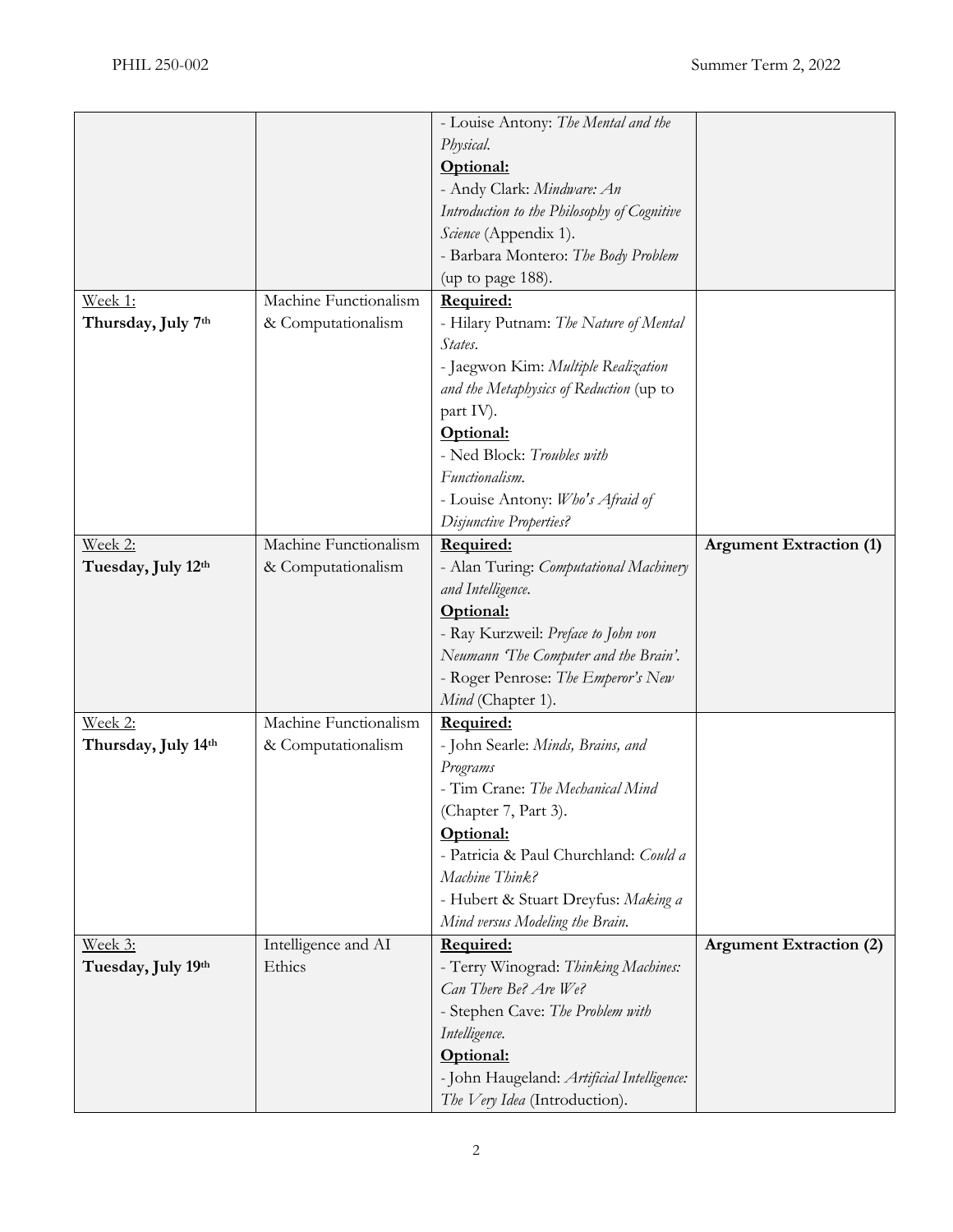|                       |                       | - David Deutsch: The Beginning of        |                            |
|-----------------------|-----------------------|------------------------------------------|----------------------------|
|                       |                       | Infinity (Chapter 7).                    |                            |
| Week 3:               | Intelligence and AI   | Required:                                |                            |
| Thursday, July 21st   | Ethics                | - S. Matthew Liao: The Moral Status      |                            |
|                       |                       | and Rights of Artificial Intelligence.   |                            |
|                       |                       | Optional:                                |                            |
|                       |                       | - Eric Schwitzgebel: Designing AI with   |                            |
|                       |                       | Rights, Consciousness, Self-Respect, and |                            |
|                       |                       | Freedom.                                 |                            |
| Week 4:               | Intelligence and AI   | Required:                                | <b>Critical Assessment</b> |
| Tuesday, July 26th    | Ethics                | - Amanda & Noel Sharkey: Granny          |                            |
|                       |                       | and the Robots: Ethical Issues in Robot  |                            |
|                       |                       | Care for the Elderly                     |                            |
|                       |                       | Optional:                                |                            |
|                       |                       | - Susan Leigh Anderson: Asimov's         |                            |
|                       |                       | "Three Laws of Robotics" and Machine     |                            |
|                       |                       | Metaethics.                              |                            |
| Week 4:               | Physicalism and       | Required:                                |                            |
| Thursday, July 28th   | Consciousness         | - Thomas Nagel: What Is It Like to Be    |                            |
|                       |                       | a Bat?                                   |                            |
|                       |                       | - Frank Jackson: What Mary Didn't        |                            |
|                       |                       | Know                                     |                            |
|                       |                       | Optional:                                |                            |
|                       |                       | - Zoe Drayson: The Philosophy of         |                            |
|                       |                       | Phenomenal Consciousness.                |                            |
|                       |                       | - Kathleen Akins: A Bat Without          |                            |
|                       |                       | Qualities?                               |                            |
| Week 5:               | Physicalism and       | Required:                                | <b>Final Paper Draft</b>   |
| Tuesday, August 2nd   | Consciousness         | - David Chalmers: Facing Up to the       |                            |
|                       |                       | Problem of Consciousness.                |                            |
|                       |                       | Optional:                                |                            |
|                       |                       | - Patricia Churchland: The Hornswoggle   |                            |
|                       |                       | Problem.                                 |                            |
|                       |                       | - Elanor Taylor: Explanation and the     |                            |
|                       |                       | Explanatory Gap.                         |                            |
| Week 5:               | <b>Extended Mind</b>  | Required:                                |                            |
| Thursday, August 4th  |                       | - Andy Clark & David Chalmers: The       |                            |
|                       |                       | Extended Mind.                           |                            |
|                       |                       | Optional:                                |                            |
|                       |                       | - Brie Gertler: Overextending the Mind.  |                            |
| Week 6:               | <b>Student Choice</b> | <b>TBC</b>                               | <b>Peer Review</b>         |
| Tuesday, August 9th   |                       |                                          |                            |
| Week 6:               | Student Choice        | <b>TBC</b>                               | Final Paper: Due date      |
| Thursday, August 11th |                       |                                          | <b>TBC</b>                 |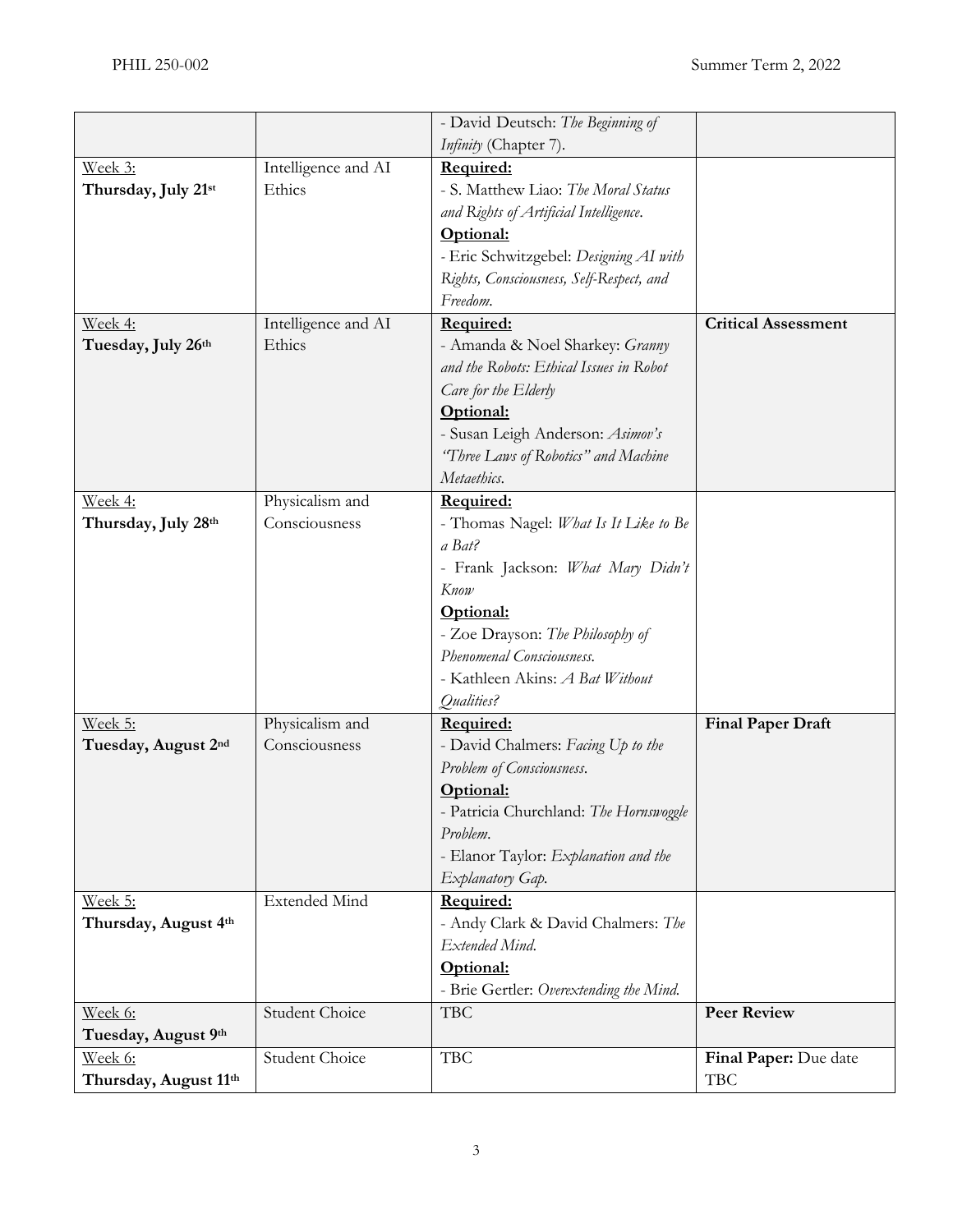# **Assessment**

- In-Class Engagement: **15%**
- Reading and Reflections: **20%**
- Writing assignments: **30%**
- Final Paper Project: **35%**

## **In-Class Engagement**

Philosophy is an activity -- you will be expected to participate in the activity of doing philosophy in this class. This could involve raising a question about the reading/topic, answering a question posed by me or one of your peers, participating in in-class group exercises, etc. This means that mere class attendance is *not* sufficient for receiving any participation marks. If you're concerned about my recognizing the way in which you're contributing to the class, please come talk to me.

## **Reading and Reflections**

You will be expected to be prepared for each class. Minimally, this requires doing the reading(s) assigned for each class **before that class**. To help motivate you here you will be asked to complete a reflection on 8 out of the 12 class readings, to be submitted **before** the start of the relevant class (which you choose is up to you).

These reflections should take the form of a brief written reaction to the readings -- this could include a summary of the main point, a reconstruction of the main argument, a criticism, a well-formulated question, etc. These should be short -- about the length of a paragraph, or around 100-200 words. The point of this exercise is to have an opportunity to describe, criticize, and generally engage with the relevant material as you encounter it. These essays will be graded on the following **5**-point scale:

- **3** points for completion
- **1** point for grammar and clarity
- **1** point for philosophical engagement

You may find it helpful to use the format of a four-sentence paper [\(https://philpapers.org/rec/EARTFP\)](https://philpapers.org/rec/EARTFP):

1. \_\_\_ says that \_\_\_.

- 2. I reply that \_\_\_, because \_\_\_.
- 3. One might object that \_\_\_.
- 4. I reply that <u>\_\_\_</u>.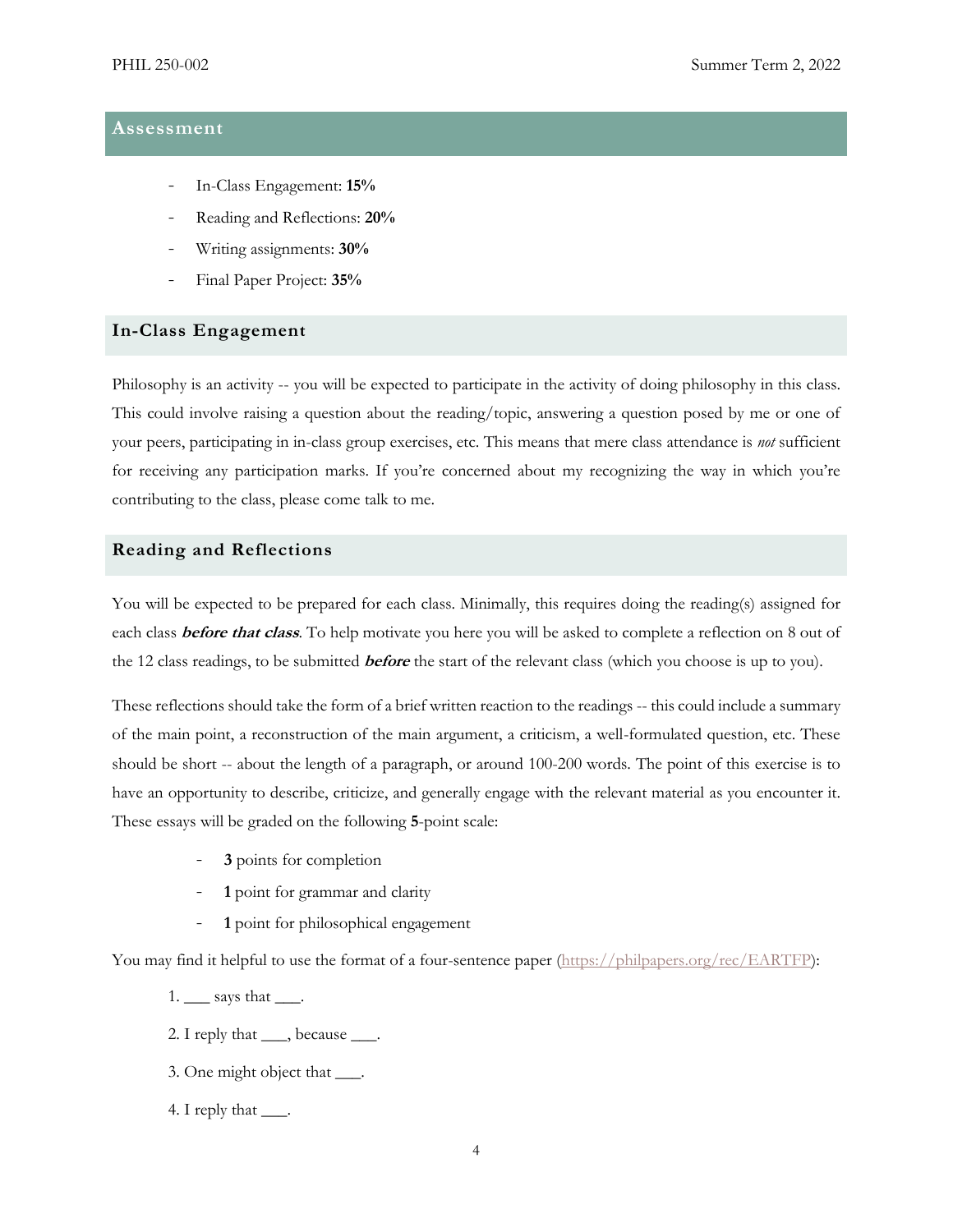One goal of this exercise is to incentivize you to keep up with the readings, for this reason please note that **late submissions will not be accepted***.*

## **Writing Assignments**

The ability to write essays is a foundational skill for philosophers, although philosophical writing is a little peculiar in its own way. Throughout this course, we'll spend some time developing your writing abilities. We'll practice the important components of writing a philosophical essay before your final paper project is due:

#### *Argument Extraction*: **10%** (x2, each worth 5%)

- Summarize the/a main philosophical claim of one of the class readings and reconstruct the argument made in support of it (around 250 words/half a page each).

#### *Critical Assessment:* **10%**

- Choose one of the previous claims to philosophically evaluate, discussing whether you think the argument succeeds or not in motivating the claim, raising an objection, considering whether the claim might be better supported by another argument, or whether the claim itself is less significant than another claim in the vicinity, etc., (around 500 words/1 page).

#### *Peer Review:* **10%**

As part of the final paper project, you will be required to submit a draft of your essay. You will each be assigned an (**anonymized**) draft of one of your peers to review and will be assessed according to how helpful/relevant/insightful, etc., your comments are.

# **Final Paper Project**

For your final project, you are required to write a philosophical essay of around **3,000 words**. These essays are meant to be argumentative, not merely expository. This means that you are expected not merely to show understanding of the material, but also to critically engage with the topic by producing original arguments and observations. As part of this project, you are required to complete a draft of your paper, for which you will receive two sets of feedback (from one of your peers and from me). You should then revise your paper in view of these comments and submit a final draft:

#### *Paper Draft*: **10%**

## *Final Paper*: **25%**

Prior to working on this assignment, you are highly encouraged to read Jim Pryor's guidelines on how to write philosophy papers: <http://www.jimpryor.net/teaching/guidelines/writing.html>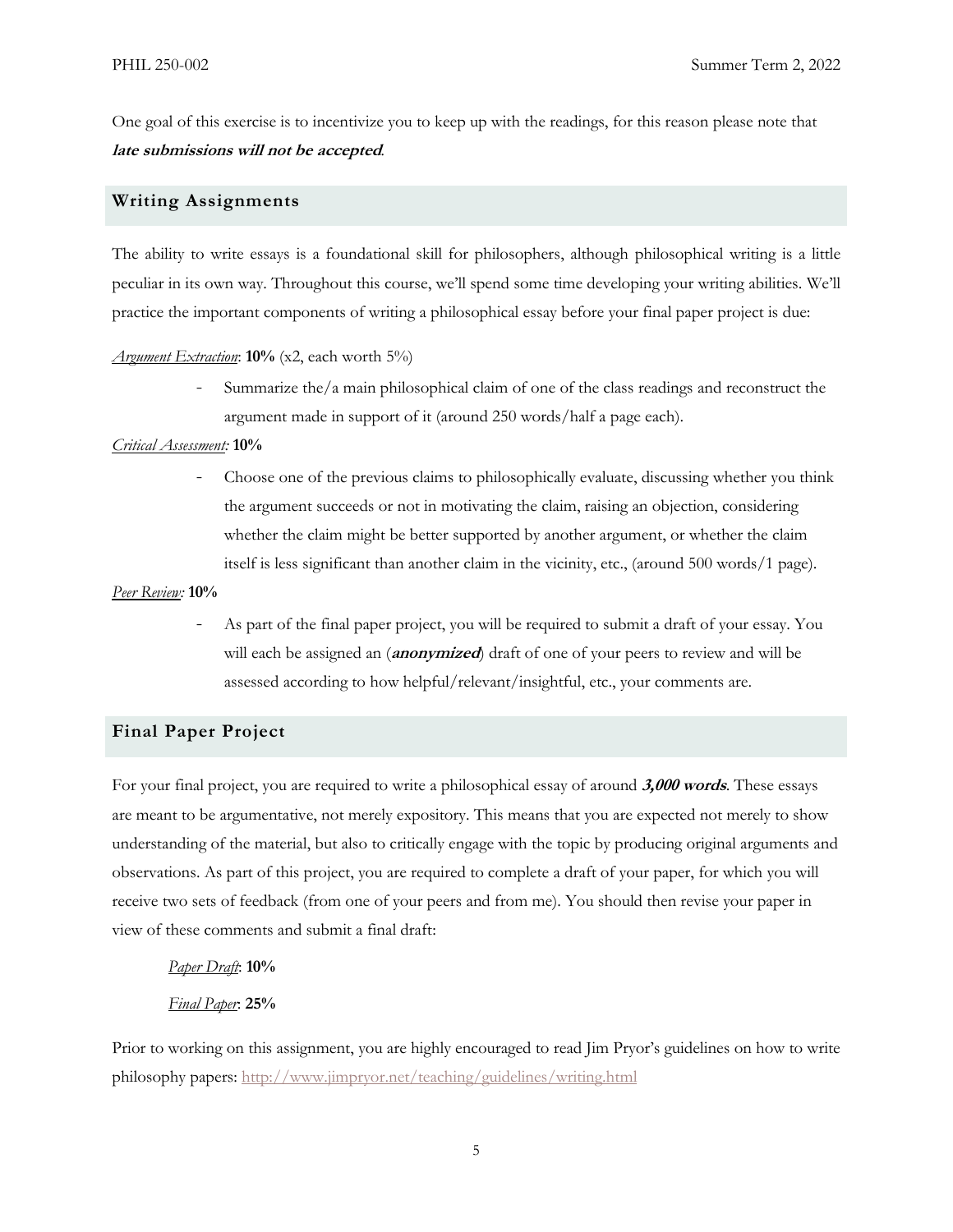# **Additional Information and Resources**

## **Attendance**

As you can see from above, engaging in class together counts for a significant portion of your final grade so it is very important that you are regularly attending lectures. **Lectures will not be recorded;** you will need to come to class in person to hear the lecture. No student may record a lecture without the permission of the instructor. You are strongly encouraged to find a classmate early in the course who is willing to share notes with you, in case of absence. If you anticipate missing multiple lectures, please discuss the situation with me sooner rather than later so that we can make arrangements.

## **Office Hours**

The scheduled office hours will be open to everyone from the class who wants to join -- this could mean that others will hear our conversation while they wait to ask their own questions. If you want to talk to me one-onone, please send me an email to schedule a private Zoom appointment outside of official office hours.

#### **Late Assignment Policy**

It is important to submit your work on time; however, I am happy to consider reasonable requests for extensions (provided that the request is approved **before** the assignment is due). Otherwise, assignments will accrue a late penalty of **3% per 24-hour period** following the due date/time.

#### **Classroom Policy**

The study of philosophy can be personally affecting, as many questions in philosophy relate directly to issues which people may have experienced in their personal lives. As such, it is especially important to be respectful of the diversity of opinions and perspectives you may encounter in this course - including the philosophers we read and of your fellow students - some of which may be quite unfamiliar and even unpleasant to you.

Studying philosophy involves a willingness to foreground values different from those you yourself may hold, and to engage with questions you may not have thought to ask. Just as much, you will find that your own perspective brings something to the topics we'll explore. We won't shy away from critically engaging with difficult questions but remember that critical engagement is not an invitation to be unpleasant. Philosophy is a discursive discipline, and the best discussions take place in a comfortable, friendly atmosphere that allows for everyone's voice to be heard.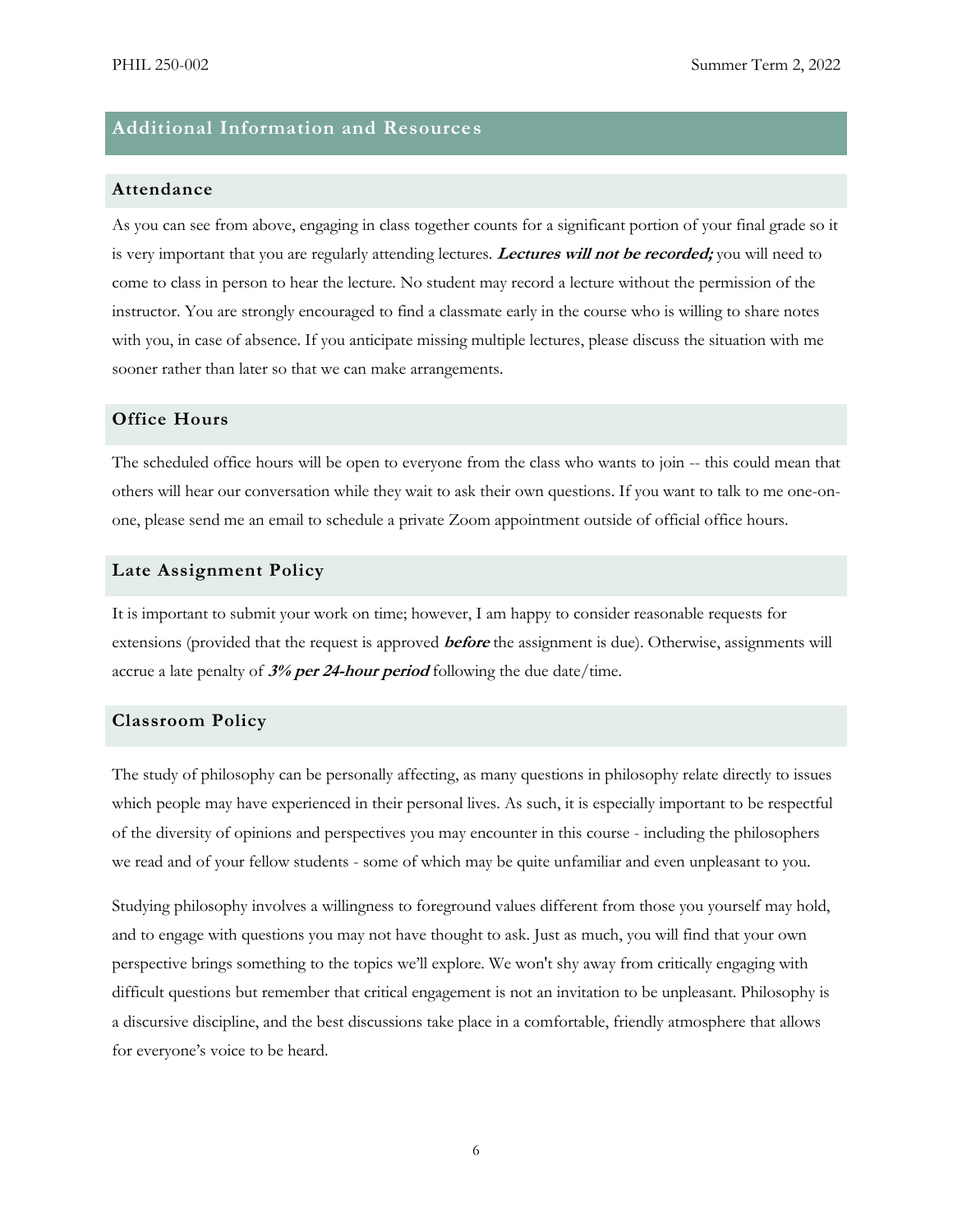## **Intellectual Property**

Instructor-generated course materials – this syllabus, slides, assignments etc. – are my own intellectual property and may not be copied or distributed without my explicit permission.

# **Academic Citation**

There is no required citation method for this course -- you are welcome to use whichever method you are most comfortable with. Here is UBC's guide on citation:

<http://help.library.ubc.ca/evaluating-and-citing-sources/how-to-cite/>

# **Accessibility**

Academic accommodations help students with a disability or ongoing medical condition overcome challenges that may affect their academic success. Students requiring academic accommodations must register with Access & Diversity. A&D will determine that student's eligibility for accommodations in accordance with Policy 73: Academic Accommodation for Students with Disabilities. Academic accommodations are not determined by your instructors, and instructors should not ask you about the nature of your disability or ongoing medical condition, or request copies of your disability documentation. However, your instructor may consult with Access and Diversity should the accommodations affect the essential learning outcomes of a course.

## **UBC Values Statement**

## **[Source: UBC Senate]**

UBC provides resources to support student learning and to maintain healthy lifestyles but recognizes that sometimes crises arise and so there are additional resources to access including those for survivors of sexual violence. UBC values respect for the person and ideas of all members of the academic community. Harassment and discrimination are not tolerated nor is suppression of academic freedom. UBC provides appropriate accommodation for students with disabilities and for religious and cultural observances. UBC values academic honesty and students are expected to acknowledge the ideas generated by others and to uphold the highest academic standards in all of their actions.

*Details of the policies and how to access support are available here:*  <https://senate.ubc.ca/policiesresources-support-student-success>